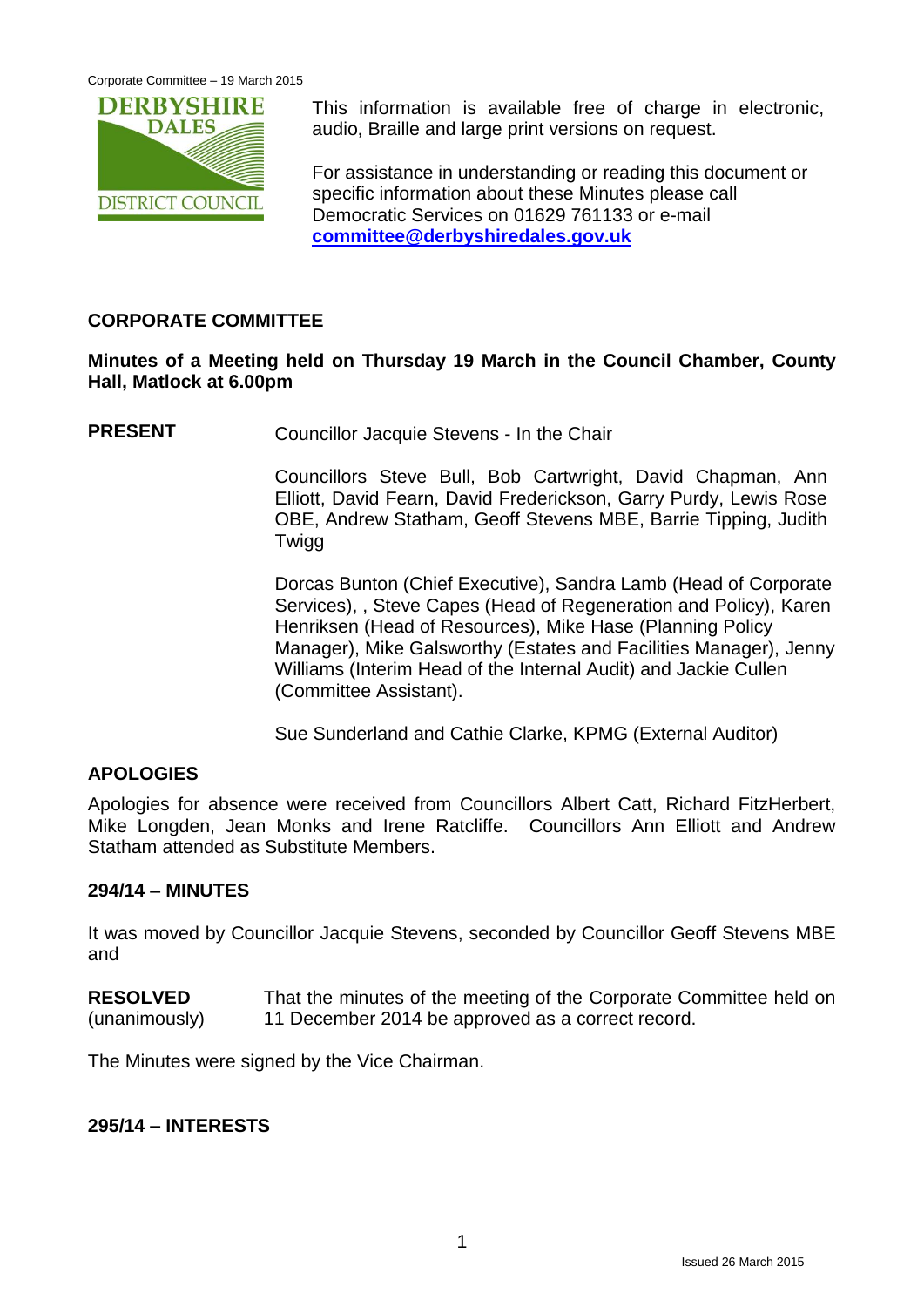Councillor David Chapman declared a pecuniary interest in Item 11 - Agricultural Business Centre - Lease Negotiations, as he was a friend of the Senior Partner at Bagshaws. Councillor Chapman left the meeting during discussion and voting of this item.

#### **296/14 – QUESTIONS PURSUANT TO RULE OF PROCEDURE NUMBER 15**

Councillor Andrew Statham arrived at 6.03pm during discussion of this item.

The following questions were put by Councillor David Fearn to Councillor Albert Catt, Chairman of the Corporate Committee:

- 1. What checks are made on whether developers have complied with the details of their approved planning permission, including all planning conditions?
- 2. In the case of listed building consent, does the conservation officer check whether developers have complied with the details of their approved planning permission, including all planning conditions?
- 3. Has the current Development Review considered these issues?

The Vice Chairman, Councillor Mrs Jacquie Stevens, responded in Councillor Catt's absence, as follows:

The issues had been raised with the relevant Officers, and their written response would be copied to the Committee Members in due course.

Councillor Fearn then asked a supplementary question: Did Darley Dale Town Council receive an appropriate reply to queries made of a similar nature?

The Vice Chairman replied that this question would be passed on to the relevant Officers, and their answer would be included in the response to the above questions.

#### **297/14 – CERTIFICATION OF CLAIMS AND RETURNS – ANNUAL REPORT 2013/14**

Sue Sunderland of KPMG presented the External Audit Report Certification of Claims and Returns, Annual Report 2013/14, which was attached to the Agenda.

Members were advised that no matters arising had been identified in the report.

It was moved by Councillor Lewis Rose OBE, seconded by Councillor Judith Twigg and

**RESOLVED** (unanimously) That the External Audit Report Certification of Claims and Returns 2013/14 be noted.

#### **298/14 – EXTERNAL AUDIT PLAN 2014/15**

Sue Sunderland of KPMG presented the External Audit Plan 2014/15, which was attached to the Agenda.

The Headlines gave a brief summary of the report, details of which were set out in subsequent pages. No concerns or risks had been identified.

It was moved by Councillor Lewis Rose OBE, seconded by Councillor Judith Twigg and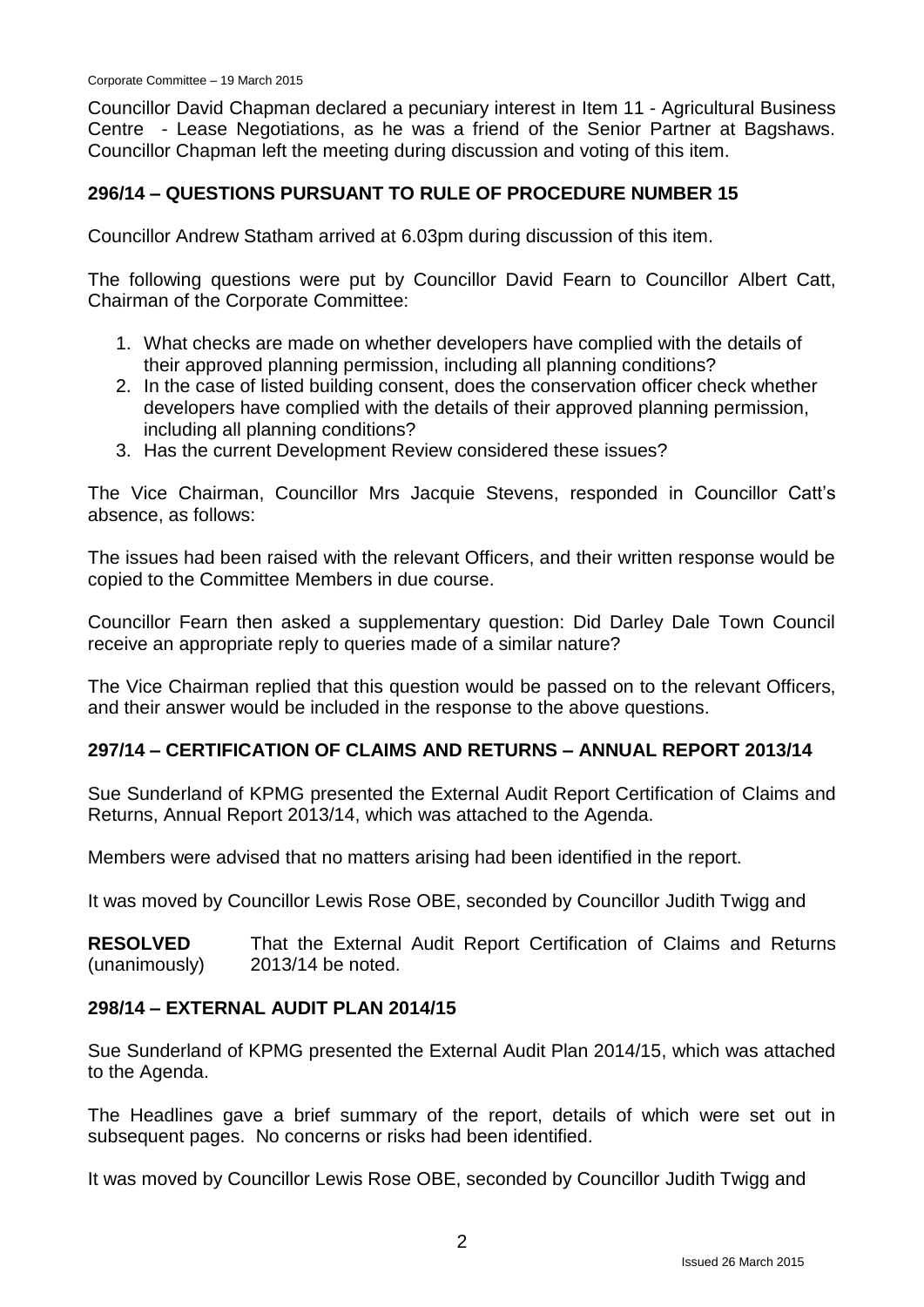#### **RESOLVED**

That the External Audit Plan 2014/15 be noted.

#### (unanimously)

#### **299/14 – WIRKSWORTH NEIGHBOURHOOD PLAN**

The Committee considered a report that set out the results of the examination of the Wirksworth Neighbourhood Plan and recommended that, subject to modifications, it met the basic conditions and could proceed to Referendum.

The examination of the Wirksworth Neighbourhood Plan was undertaken by Dr Charles Mynors FRTPI FRICS IHBC by written representations, and a copy of his report was set out in Appendix 2 to the report. The purpose of the examination was to consider whether the Wirksworth Neighbourhood Plan, by virtue of Paragraph 8(1)(a) of Schedule 4B to the 1990 Act, met "the basic conditions", as set out in the report.

The conclusions of the Examiner overall were that subject to minor modifications as set out in the report, the Wirksworth Neighbourhood Plan was able to satisfy the 'basic conditions' as set out in Paragraph 8(2) of Schedule 4B to the Town and Country Planning Act 1990 as applied to Neighbourhood Plans by section 38A of the Planning and Compulsory Purchase Act 2004, and that the plan could be submitted to referendum in the Parish of Wirksworth.

A copy of the minor modifications and the recommended response to each were set out in Appendix 3 to the report. Members were advised to consider not accepting the recommendation of the Examiner in respect of paragraph 8.4; this was to be retained in the plan.

It was moved by Councillor Geoff Stevens, MBE, seconded by Councillor David Fearn and

#### **RESOLVED** (unanimously) 1. That the report of the Examiner appointed to undertake the Examination of the Wirksworth Neighbourhood Plan be noted.

- 2. That subject to the recommended modifications set out in Appendix 3 ,with the exception of Recommendation WNP43, the District Council is satisfied that the basic conditions as required by Paragraph 8(1)(a) of Schedule 4B to the Town and Country Planning Act 1990 have been met.
- 3. That the Wirksworth Neighbourhood Plan as modified be submitted to a referendum in the Parish of Wirksworth and that it be held as soon as practically possible.
- 4. That a further report be presented to this Committee/Council following the holding of the referendum

#### **300/14 – INTERNAL AUDIT REPORTS CONCLUDED TO DATE UNDER THE 2014/15 INTERNAL AUDIT PLAN**

The Committee considered the internal audit reports produced in respect of the 2014/2015 Internal Audit Plan.

The current Operational Audit Plan was approved by Corporate Committee on 20 March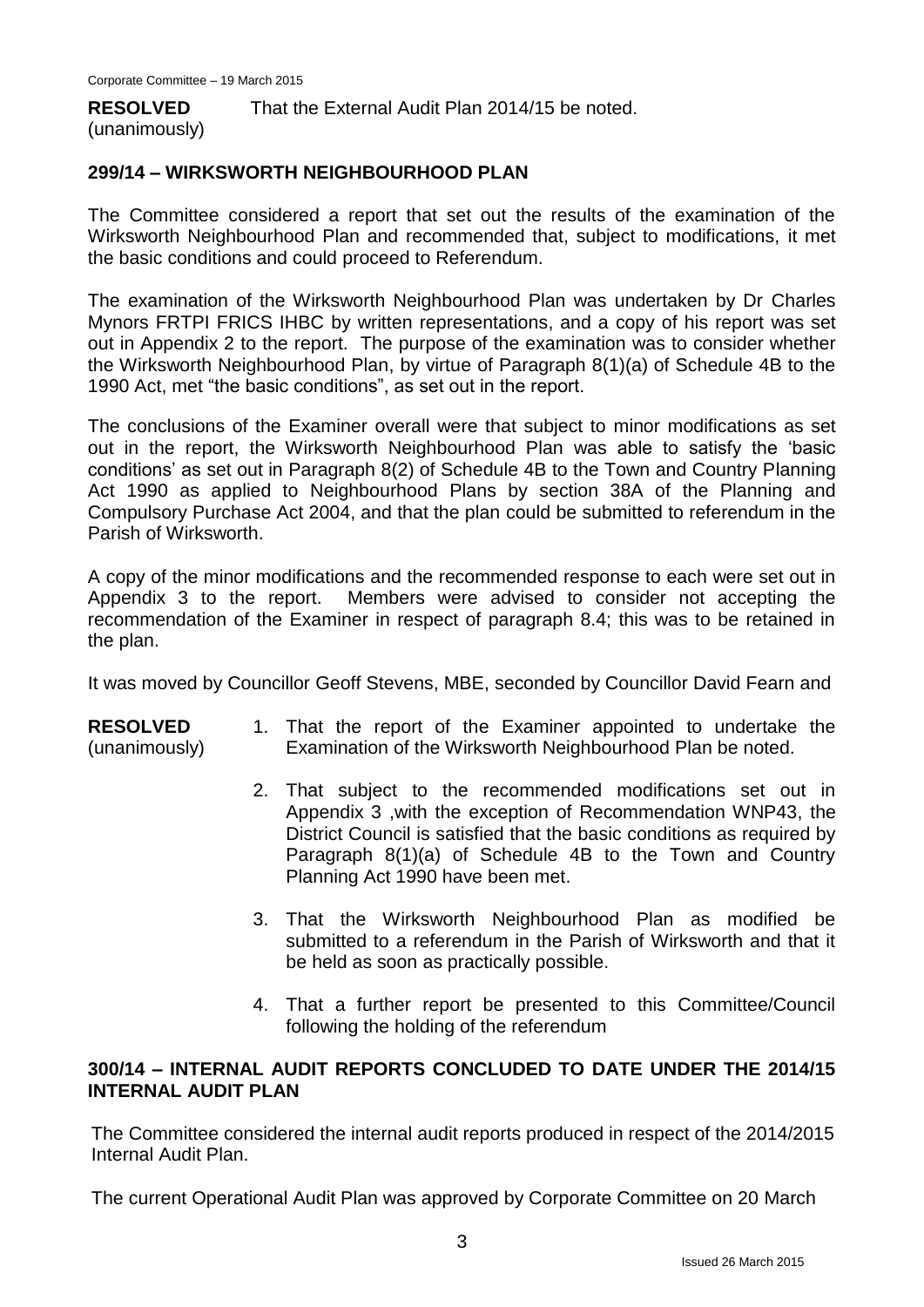2014.

9 reports had been issued covering the period 18th October to  $30<sup>th</sup>$  January 2015 for audits included in the 2014/15 Internal Audit Plan, as summarised in Appendix 1 to the report, and 22 recommendations had been made, all of which had been accepted. The definitions of the assessment levels was set out in the report.

The key points arising from the audit were summarised in the report. A detailed response to the audit's recommendations had been received and the action plan agreed. A follow up audit would be undertaken in 2015/16 to ensure that the recommendations had been implemented as agreed.

It was confirmed that there were no issues arising that related to fraud that needed to be brought to the Committee's attention.

It was moved by Councillor Geoff Stevens, MBE, seconded by Councillor David Chapman and

**RESOLVED** (unanimously) That the Committee note the findings and conclusions of the internal audit reviews.

## **301/14 – INTERNAL AUDIT OPERATIONAL PLAN 2015/16**

The Committee considered a report on the Internal Audit Operational Plan 2015/2016 which outlined the assignments and estimated resources needed during the year.

A note explaining the role, purpose and some of the terminology used in the internal audit plan was attached at Appendix A to the report; a summary of the internal audit plan for 2015/16 was set out in the report and the detailed plan was attached as Appendix B to the report; a copy of the three year audit plan covering the period 2015/16 – 2017/18 was attached for information as Appendix C to the report. The plans for 2016/17 and 2017/18 were indicative only and could well change in order to meet the priorities of the Council.

An annual report summarising the outcome of the 2014/15 internal audit plan would be presented to this Committee after the year-end.

A copy of the audit plan was provided to the Council's External Auditor to assist in coordination of work programmes.

It was moved by Councillor Lewis Rose, OBE, seconded by Councillor Geoff Stevens, MBE and

**RESOLVED** That the Internal Audit Plan for 2015/16 be agreed.

(unanimously)

## **302/14 – AGRICULTURAL BUSINESS CENTRE - LEASE NEGOTIATIONS**

Councillor David Chapman declared a pecuniary interest in this item as he was a friend of the Senior Partner at Bagshaws. Councillor Chapman left the meeting during discussion and voting of this item.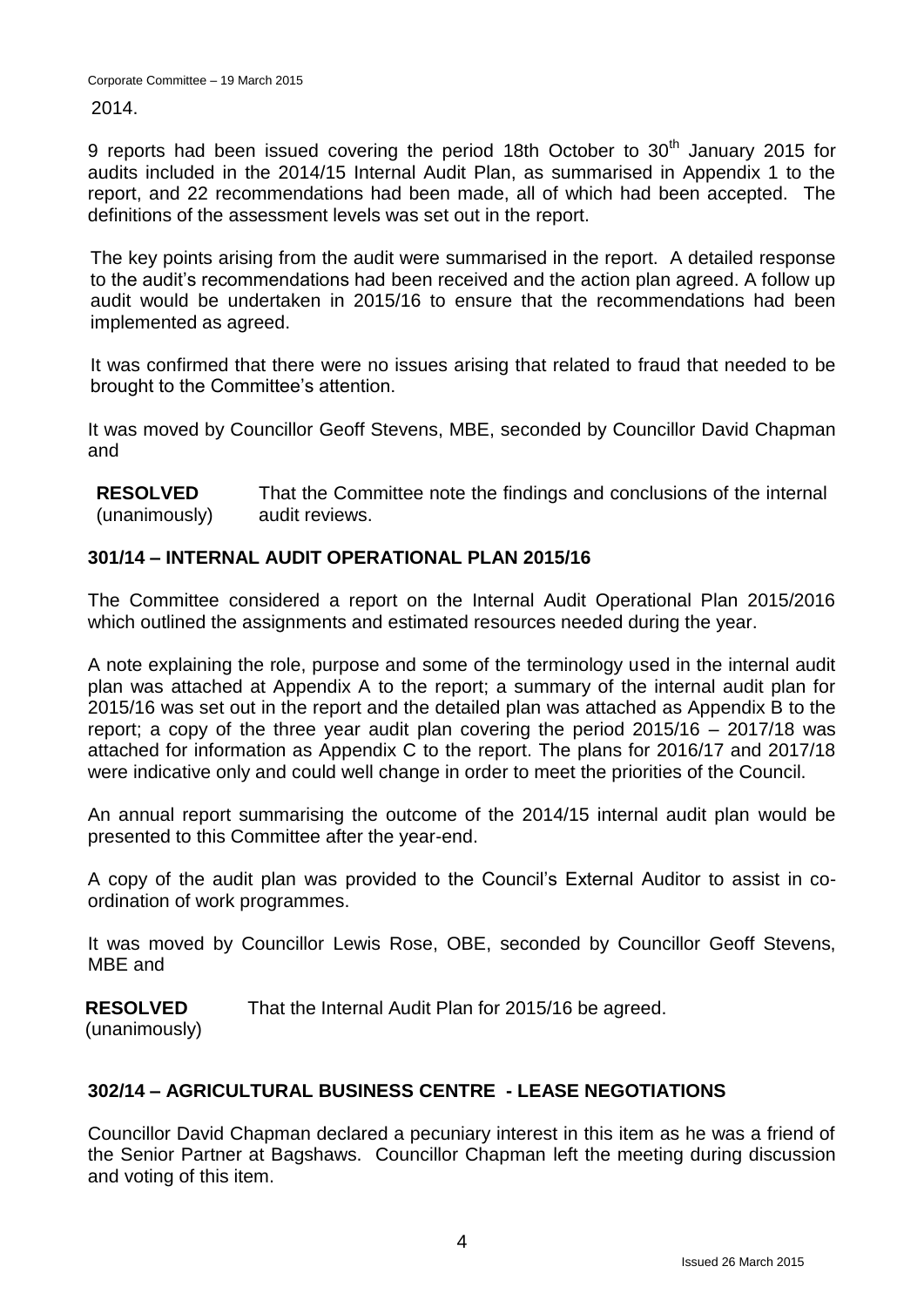The Committee considered a report regarding a request from Bagshaws, the operators of the livestock market at the Agricultural Business Centre (ABC) in Bakewell, for the District Council to enter into negotiations with them on the terms of a new licence / lease agreement. The report sought authority to progress the preliminary discussions that had taken place on a more formal basis with a view to securing a new lease agreement for the continued operation of the ABC by Bagshaws.

The ABC was currently operated by Bagshaws under the terms of a licence agreement made between the District Council and the partners of Bagshaws on 20<sup>th</sup> May 1998 which was expressed for a period of 21 years.

The District Council had had preliminary discussions with JH Walter LLP, a firm of specialist Chartered Surveyors who were able to assist in the lease negotiations, at a cost of £2500 plus VAT and disbursements. It was therefore recommended that the Council appoint JH Walter LLP to assist in these negotiations.

It was moved by Councillor Lewis Rose, OBE, seconded by Councillor Judith Twigg and

- **RESOLVED** (unanimously) 1. That authority is delegated to the Corporate Director to enter into formal discussions with Bagshaws to negotiate the terms of a new lease agreement for the Agricultural Business Centre.
	- 2. That the Council appoint JH Walter LLP to assist in the negotiation of a new lease agreement for the ABC.
	- 3. That the terms of the new lease be reported to a future meeting of this Committee for Member approval.

#### **303/14 – EMPLOYMENT SITE DEVELOPMENT**

The Committee considered a report regarding Plans for a new access road for the Ashbourne Airfield Industrial Estate, which was an action identified by the Derbyshire Dales Economic Plan in relation to employment site development. It was proposed that consideration be given to developing an Employment Site Development Fund to provide loans for key employment sites in the Derbyshire Dales. Endorsement was also sought to continue the provision of business advice services for Dales businesses.

Copies of the District Council's 'Grow your Business in the Derbyshire Dales' brochure were distributed at the meeting; this show-cased the Derbyshire Dales to potential new businesses.

The Ashbourne Airfield Industrial Estate was the largest business site in the Derbyshire Dales. In October 2014 the District Council granted planning permission for an extension (to open up much-needed new employment land, as well as new housing) including a new access road to the A52 (relieving congestion).

In October 2014, a £1m funding bid to the Government's Growth Deal was submitted via D2N2, and supplementary information was provided in December 2014. In January 2015 the Government announced additional Growth Deal allocations including provision for the Ashbourne Airfield Access Road. At this stage the funding was allocated, but still needed to go through a two stage formal approval process. The next steps in the application process to secure the funding would involve negotiations with the developer/landowner,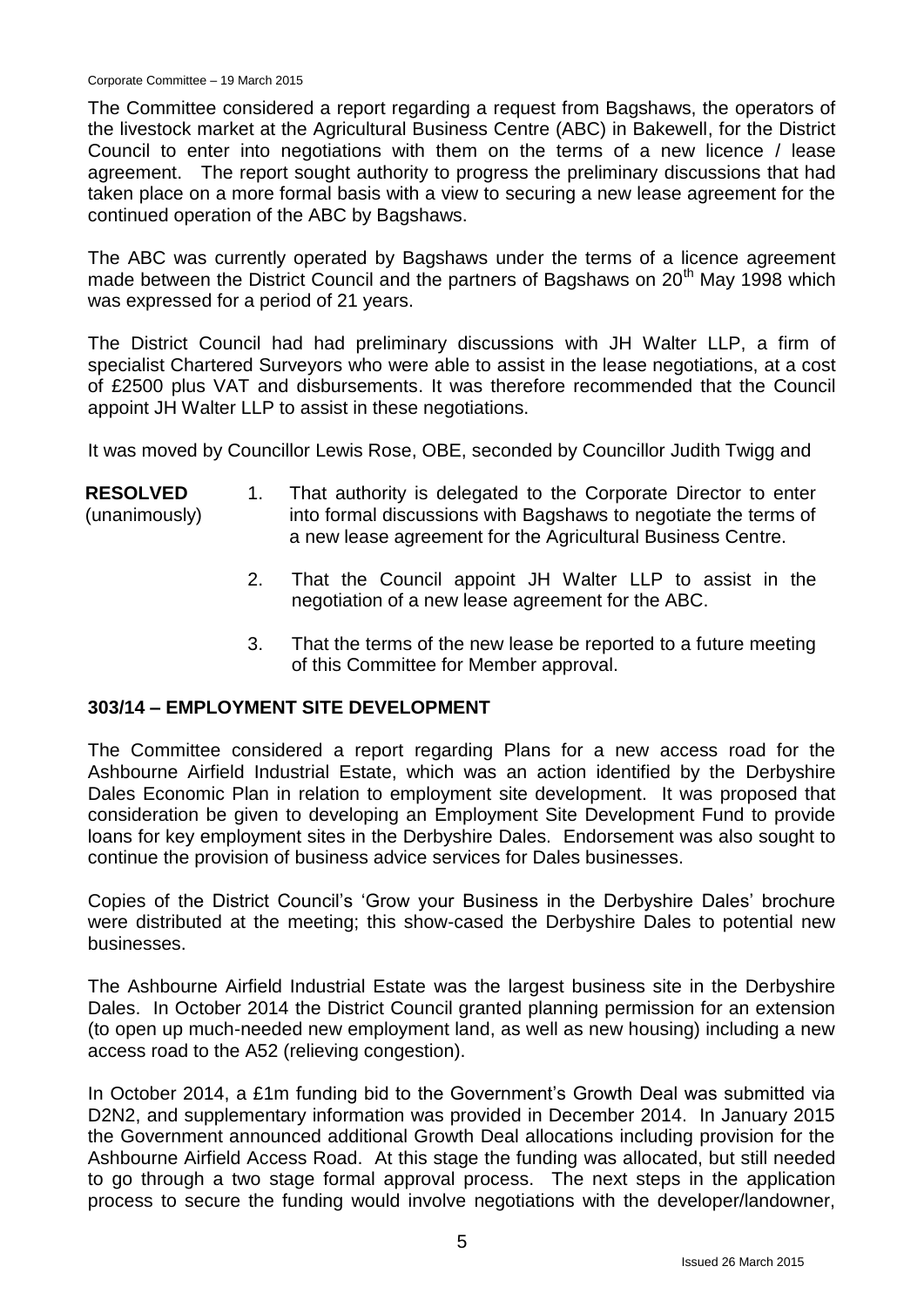Derbyshire County Council, and D2N2. At present it was not possible to state timescales with any certainty.

Work to facilitate the new road would take considerable officer resource from within the District Council across a range of services and Members were asked to be aware of these capacity issues. In addition, specialist external support may be required, and it was proposed that the Economic Development Reserve (as made available by Council in September 2014) be employed as necessary to support work on this project.

The adopted Economic Plan identified market failures as preventing development of key employment sites. This exacerbated a shortage of modern business units for new and expanding firms. As reported at the December 2014 meeting of the Corporate Committee, an independent feasibility study had examined the potential for establishing a loan fund, using the District Council's prudential borrowing facilities, to help accelerate the delivery of more modern premises for start-up and growing businesses on key employment sites. This feasibility study concluded that an Employment Site Development Fund may be beneficial in the Derbyshire Dales, but that further investigation would be needed before a firm recommendation to establish such a loan fund could be made. Consequently, it was recommended that these investigations progress and, if appropriate, a business plan be produced, before a firm proposal was brought to Members for their consideration. The purpose of such a fund would be to accelerate sites capable of delivering early development, with potential benefits as set out in the report.

Derbyshire Dales Business Advice offers free, independent, face-to-face advice to Dales businesses. The service, delivered by a part-time adviser, had now been running for just over three years, providing support to over 450 established and new start businesses, with 275 jobs created by businesses assisted.

A key focus over the last six months had been on helping businesses complete funding applications and business plans for the Global Derbyshire grant scheme. As a result, some 20 of the 28 Derbyshire Dales businesses successful in securing grant support – totalling £571,000 – were businesses supported by Derbyshire Dales Business Advice, demonstrating the value of the service.

Looking forward, negotiations were continuing with both Sheffield City Region and D2N2 with a view to increasing the capacity of the service in the coming financial year through integration with their 'Growth Hub' proposals. Whether or not Growth Hub integration was appropriate, continued funding (at the same level as previous years) was required from the District Council for 2015/16 and it was recommended that this support continues.

It was moved by Councillor Steve Bull, seconded by Councillor David Frederickson and

**RESOLVED** (unanimously)

- 1. The Government's allocation of funding for a new Ashbourne Airfield access road is welcomed, and implications for resource capacity are noted.
- 2. Further investigation be carried out into developing an Employment Site Development Fund for the Derbyshire Dales.
- 3. The investment strategy for any such fund be on the basis set out in paragraph 3.8.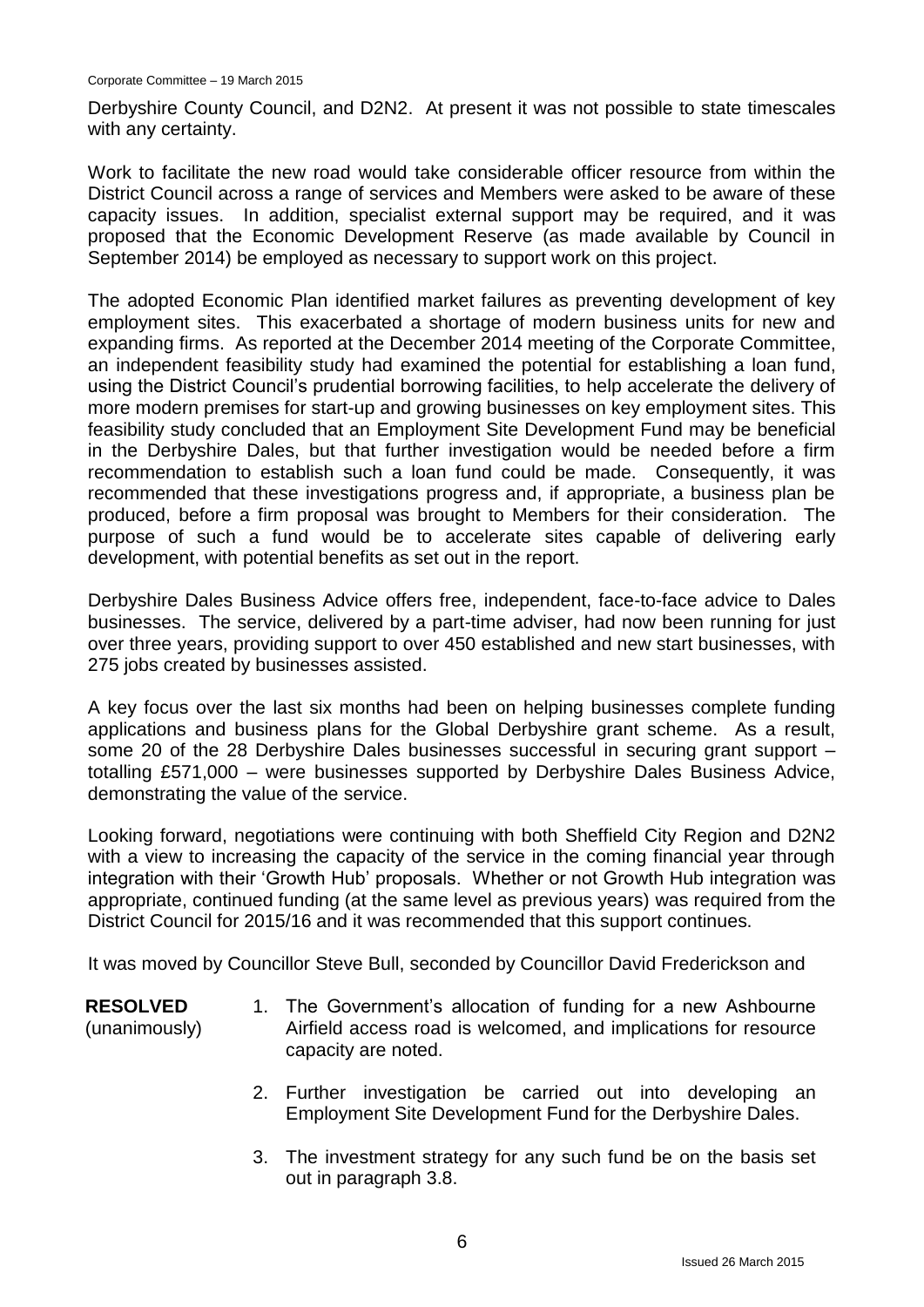4. The achievements of Derbyshire Dales Business Advice are noted, and the service is continued in 2015/16 with integration into LEP Growth Hub proposals if appropriate.

#### **304/14 – LAND AND PROPERTY ACQUISITION – PROPOSED CEMETERY EXTENSION LAND, BOLEHILL, WIRKSWORTH**

The Committee considered a report that recommended the freehold acquisition of an area of grazing land at Bolehill, Wirksworth for future use as an extension to the neighbouring Steeple Arch Cemetery.

The subject site shown edged in heavy back on the plan at Appendix 1 to the report came on the market last year at a guide price of £14,000, which was considered by the Council's Valuer to be in accordance with current values for grazing land in the area and comprised the Market Value of the land. Ground investigations had determined that the site contained a capped mineshaft (as does the existing cemetery) and that the topography and soil conditions on the site made it suitable for a cemetery use subject to planning consent.

Without prejudice to any future decisions of the District Council in its role as Planning Authority, it was considered that the use of the site for cemetery purposes was likely to be acceptable in planning terms.

It was moved by Councillor Garry Purdy, seconded by Councillor Steve Bull and

**RESOLVED** (unanimously) That the area of grazing land of area 0.39 Hectares (0.96 Acres). at Bolehill, Wirksworth as shown on the plan attached at Appendix 1 to the report is acquired freehold for potential future use as an extension to Steeple Arch Cemetery on the terms outlined in paragraph 3.1 of the report.

#### **305/14 – LAND AND PROPERTY DISPOSALS – BANKCROFT CENTRE, ASHBOURNE**

The Committee considered a report that recommended the disposal of the freehold of the Bankcroft Centre, Ashbourne.

Following the expiry of Derbyshire County Council's lease of the premises, the Bankcroft Centre had now been identified as a site which the Council no longer required for operational purposes and could be considered for disposal on the open market.

Any offers received for the site would be reviewed by the Council's Valuer in consultation with the estate agents prior to any offer being accepted. Should the disposal be by public auction, the guide and reserve prices to apply at auction would be set by the Council's Valuer in consultation with the Auctioneers prior to the auction.

It was moved by Councillor Steve Bull, seconded by Councillor Geoff Stevens, MBE and

**RESOLVED** (unanimously) 1. That the freehold of the Bankcroft Centre, Ashbourne as shown on the plan attached at Appendix 1 to the report be offered for sale on the open market by an estate agent experienced in the sale of such sites on the terms outlined in section 3 of this report.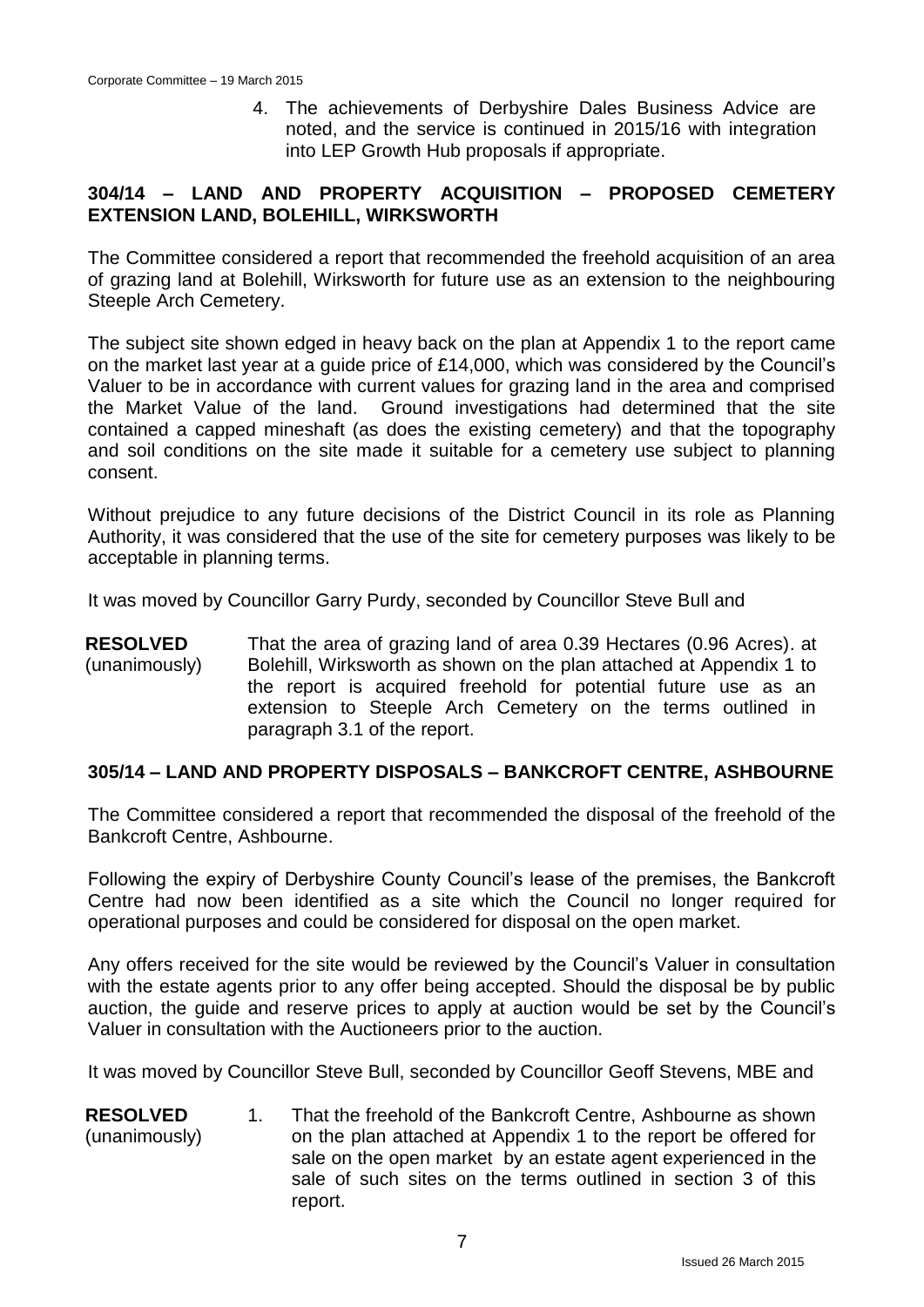- 2. That should the above disposal be by public auction, authority be delegated to the Council's Valuer to set the guide and reserve prices in consultation with the Auctioneers.
- 3. That the purchasers are responsible for the District Council's reasonable legal costs.

#### **306/14 – COUNCILLOR TRAINING AND DEVELOPMENT PLAN**

The Committee considered a report which set out the recommendations of the Member Development Working Group for an Induction/Training and Development Programme for the new Council following the elections on 7 May 2015.

In addition to the current list of mandatory training, (incorporated into the training plan), the MDWG considered that IT security and Data Protection should also be added to that list given the high priority and level of risk involved. It was considered that Planning training should also be mandatory for all Councillors.

All Members of the new Council would be required to use an iPad for the conduct of business and all other equipment would need to be returned for reuse, in line with the schedule set out in the report.

It was moved by Councillor Garry Purdy, seconded by Councillor Judith Twigg and

#### **RESOLVED** (unanimously) 1. That the Councillor Training and Development Plan for the first 6 months following the elections in May 2015, as set out in paragraph 2.1, be approved.

- 2. That training in IT Security and Data Protection is added to the approved list of mandatory training for all Councillors, along with Planning training.
- 3. That the arrangements for the return and re-issue of ICT equipment set out in paragraph 3.2 be approved
- 4. That a report be presented to a future meeting of the Committee to review the effectiveness of the induction training and to formalise training for priority 2 and 3 topics.

#### **307/14 – WHITE PEAK CYCLE LOOP LAND AND PROPERTY MATTERS**

Councillor Lewis Rose, OBE, left the meeting at 7.25pm prior to discussion of this item.

The Committee considered a report updating that given in December 2014, and recommending agreement to the route of the proposed White Peak Cycle Loop between Northwood and Rowsley, approval of terms for a land swap and 2 land disposals at Northwood and the dedication and /or lease of this section of the Cycle Loop to Derbyshire County Council.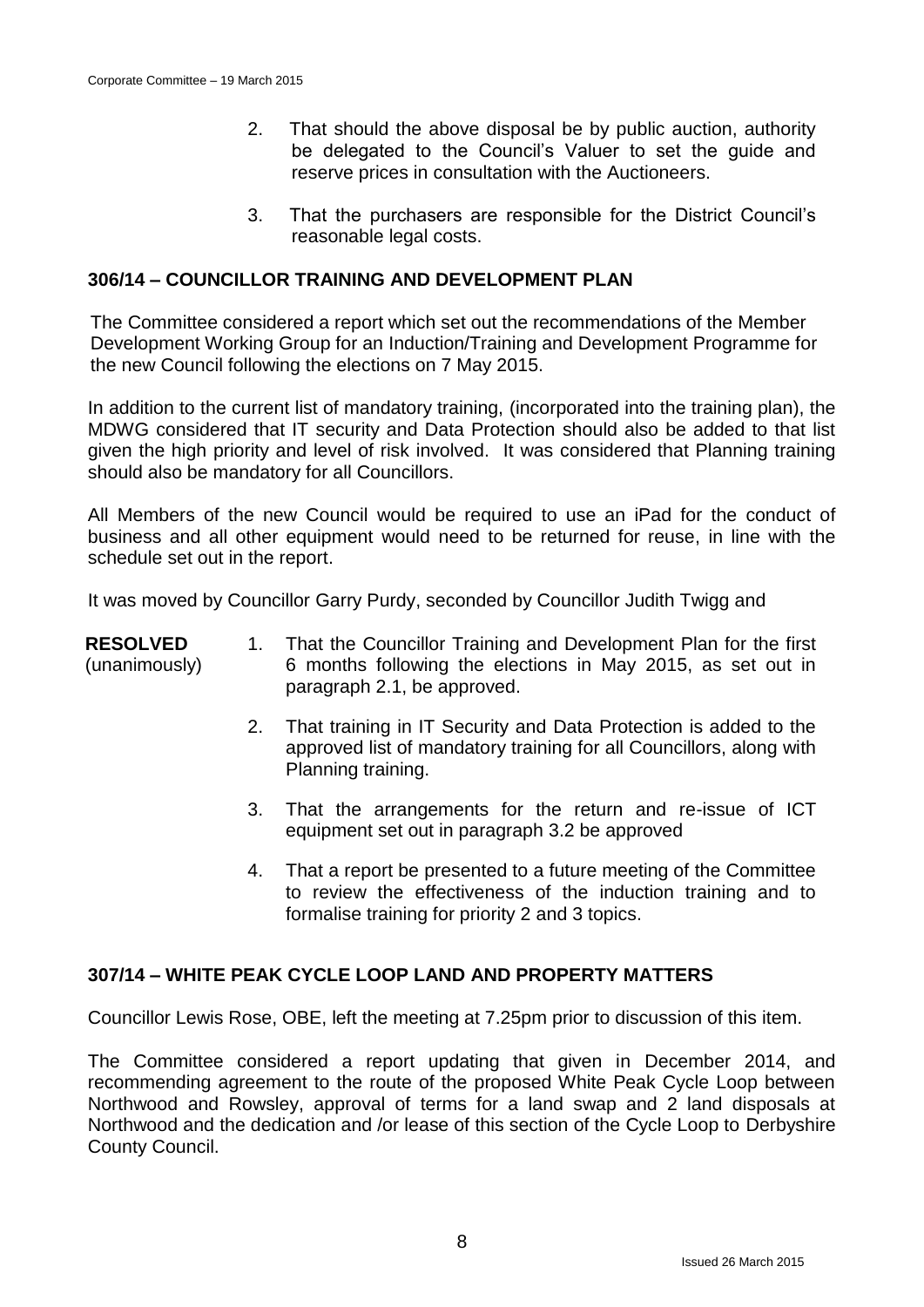A report was presented to the 11 December 2014 meeting of the Corporate Committee which delegated authority to the Estates and Facilities Manager to agree the exact line of the route between points A and G; heads of terms for a land swap, and 3 small site disposals at Northwood to enable the route of the Cycle Loop between points A and C, pending a further report to a future meeting of this Committee.

Details of progress to date were set out in the report and in an updating report that was tabled at the meeting. It was proposed to bring reports on changes to Peak Rail's lease and the route of the Cycle Loop south from point A to Matlock to a future meeting of this Committee.

The terms to be agreed for the various land transactions in the report would be on the basis of Market Value and as such would comprise the best price reasonably obtainable for the land.

The relevant Ward Members and Local Council's together with Peak Rail PLC had been consulted on the contents of the report, and a consultation response had been received from Rowsley Parish Council to the effect that they objected to the destruction to protected habitats and trees which they considered would be caused by the scheme.

In addition to various general expressions of interest in development sites / opportunities across the district and the expressions of interest forming part of this report, specific expressions of interest had been received in relation to one of the sites / properties included in this report (land to the r/o The Shalimar, Northwood).

It was moved by Councillor David Chapman, seconded by Councillor Geoff Stevens, MBE and

#### **RESOLVED**

(unanimously)

- 1. That the proposed route for the section of the White Peak Cycle Loop between a point to the south of Derwent Lane, Northwood (point A, Appendix 4 to the report) and the A6 off Old Station Close Rowsley (point G, Appendix 5 to the report) is agreed.
- 2. That the land swap with the owner of the Ashbrook Roofing site as indicated in the plan at Appendix 2 to the report on the basis of the terms outlined in the updating report is approved.
- 3. That the freehold disposal of the area of land labelled A,B and C on the plan at Appendix 3 to the report to the neighbouring house owners on the basis of the terms outlined in the updating report is approved.
- 4. That the appropriate Highway Dedication/Creation agreements are entered into with DCC to allow the section of the Cycle Loop between point A (Appendix4 to the report) and E (Appendix 5 to the report) to be constructed, used and maintained as a multiuser trail with pedestrian and cycling rights on a permanent basis.
- 5. That the section of the Cycle Loop of width 3 metres between points E and G on Appendix 5 to the report is let to DCC by way of a 35 year lease at a rent of £1 per annum if demanded with a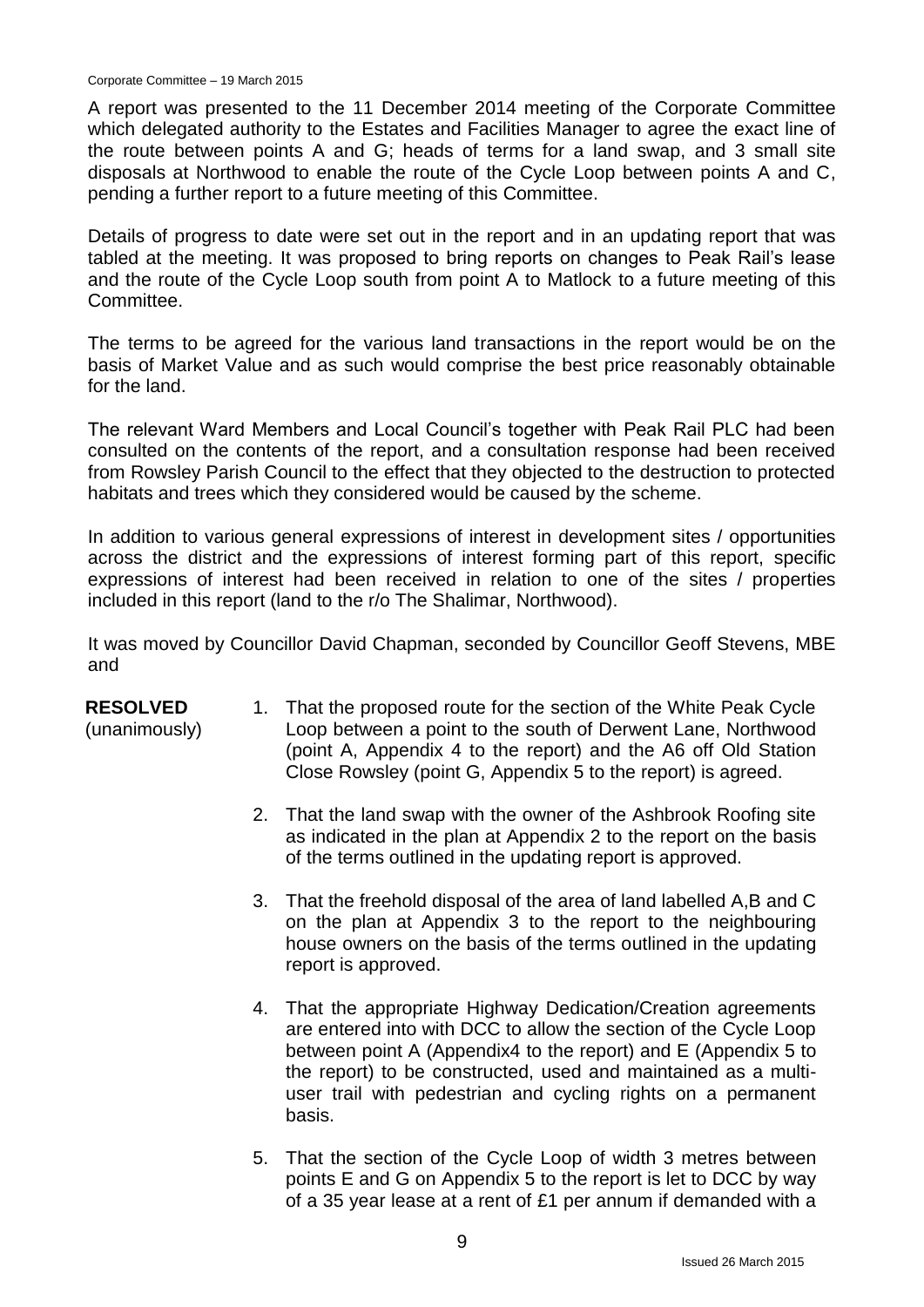break clause operable at 18 months' notice to allow Peak Rail to extend their line to Rowsley sidings subject to various conditions being met.

- 6. That members note that the proposed lease in paragraph 5 above comprises an undervalue transaction as permitted by the General Disposal Consent 2003.
- 7. That on the basis that all these proposed transactions are to enable the White Peak Cycle Loop, Derbyshire County Council are made responsible for the District Council's reasonable legal costs with the purchasers being responsible for their own legal costs.

#### **308/14 – ILLUMINATIONS REVIEW**

The Committee considered a report that set out the progress of the Matlock Bath Illuminations review. A review team was established in October 2014 and comprised officers from across the Council. Engagement with staff involved in the event, colleagues with specific expertise, as listed in the report, along with several key external representatives had taken place. The process had helped identify several opportunities to work more efficiently and increase interest in the event by enhancing the customer experience.

A further report on the performance of the new approach would be brought to a future Committee later this year.

The main opportunities for delivering efficiencies and for enhancing the customer experience were detailed in the report, and a table of recommended prices for 2015 was set out as follows:-

| <b>Saturday</b>                 |             | <b>Sunday</b>                   |             |
|---------------------------------|-------------|---------------------------------|-------------|
| On-the night                    | £6.00       | On-the-night                    | £5.00       |
| Advanced/Online                 | £5.00       | <b>Advanced/Online</b>          | £4.00       |
| Concession<br>(on-the-night)    | £5.00       | Concession<br>(on-the-night)    | £4.00       |
| Concession<br>(Advanced/Online) | £4.00       | Concession<br>(Advanced/Online) | £3.00       |
| Child (<16yrs)                  | <b>FREE</b> | Child (<16yrs)                  | <b>FREE</b> |

Further details regarding the pricing structure for 2015 were set out in the report.

It was proposed that detailed monitoring takes place of the implementation of the proposals set out in the report, to identify their impact. A report of this would be brought back to a future Committee for consideration.

It was moved by Councillor Garry Purdy, seconded by Councillor Geoff Stevens, MBE and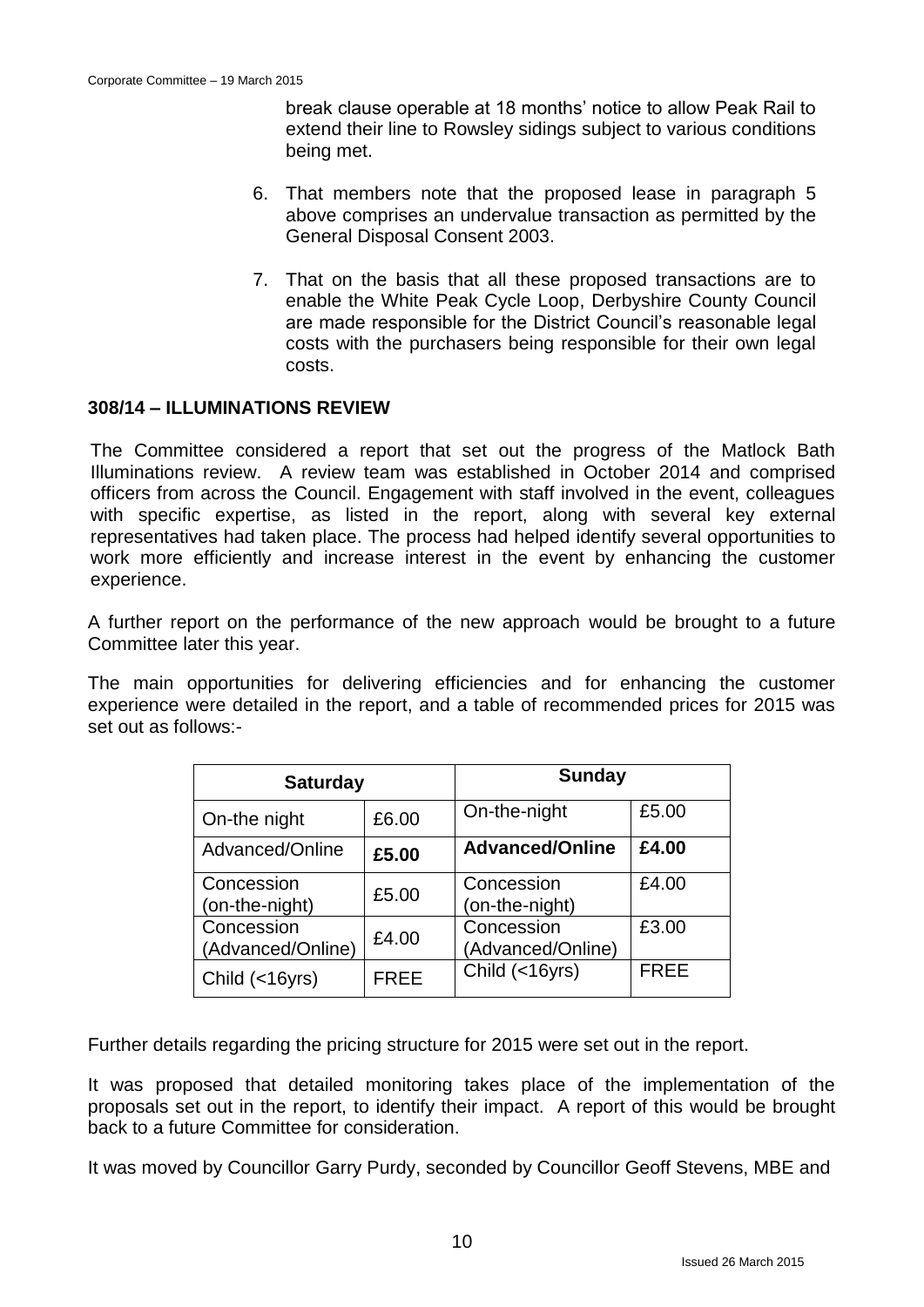# **RESOLVED**

(unanimously)

That the following outcomes from the Review as outlined in Section 2 of the report be approved and implemented as follows:

#### Duration

- a. Reduce the length of the event (remove 6 September from programme)
- b. Increase the number of firework nights
- c. New opening night should be 12 September
- d. Dates for the 2015 event are 12 September until 31 October

#### The Offer

- e. The 'Opening Night' will be a media and preview night
- f. Fireworks every Saturday night, apart from the 'Opening Weekend'
- g. Introduce themed events, especially 31 October which will have a 'Halloween' theme and fancy dress competition
- h. Consider 'all ticket' events for the most popular nights
- i. Increase online and 'purchased in advance' sales

#### Fees & Charges

- j. Introduce a different fee for Saturdays and Sundays
- k. Introduce a reduced fee for online purchases
- l. Children (under 16's) will continue to attend for FREE
- m. Concessions (National Retirement Age) will be offered a £1.00 discount
- n. A 20% discount will be offered to groups of 25 or more

#### **General**

- o. Encourage more local businesses and accommodation providers to support the event
- p. A percentage of any surplus funds be reinvested into the event

#### **309/14 – EXCLUSION OF PUBLIC AND PRESS**

It was moved by Councillor Jacquie Stevens, seconded by Councillor David Frederickson and

**RESOLVED** (unanimously) That in accordance with Section 100(a) of the Local Government Act 1972 the public and press be excluded because it is likely that the nature of the business to be transacted would result in exempt information being disclosed.

#### **310/14 – ARREARS FOR WRITE-OFF**

The Committee considered a report detailing debts that had been pursued through all appropriate methods of recovery open to the Council. Any further action attempted would be likely to incur additional expenses to the Council without the prospect of payment and as such these debts were referred to this Committee for authorisation to write them off in accordance with Financial Regulation B7(b).